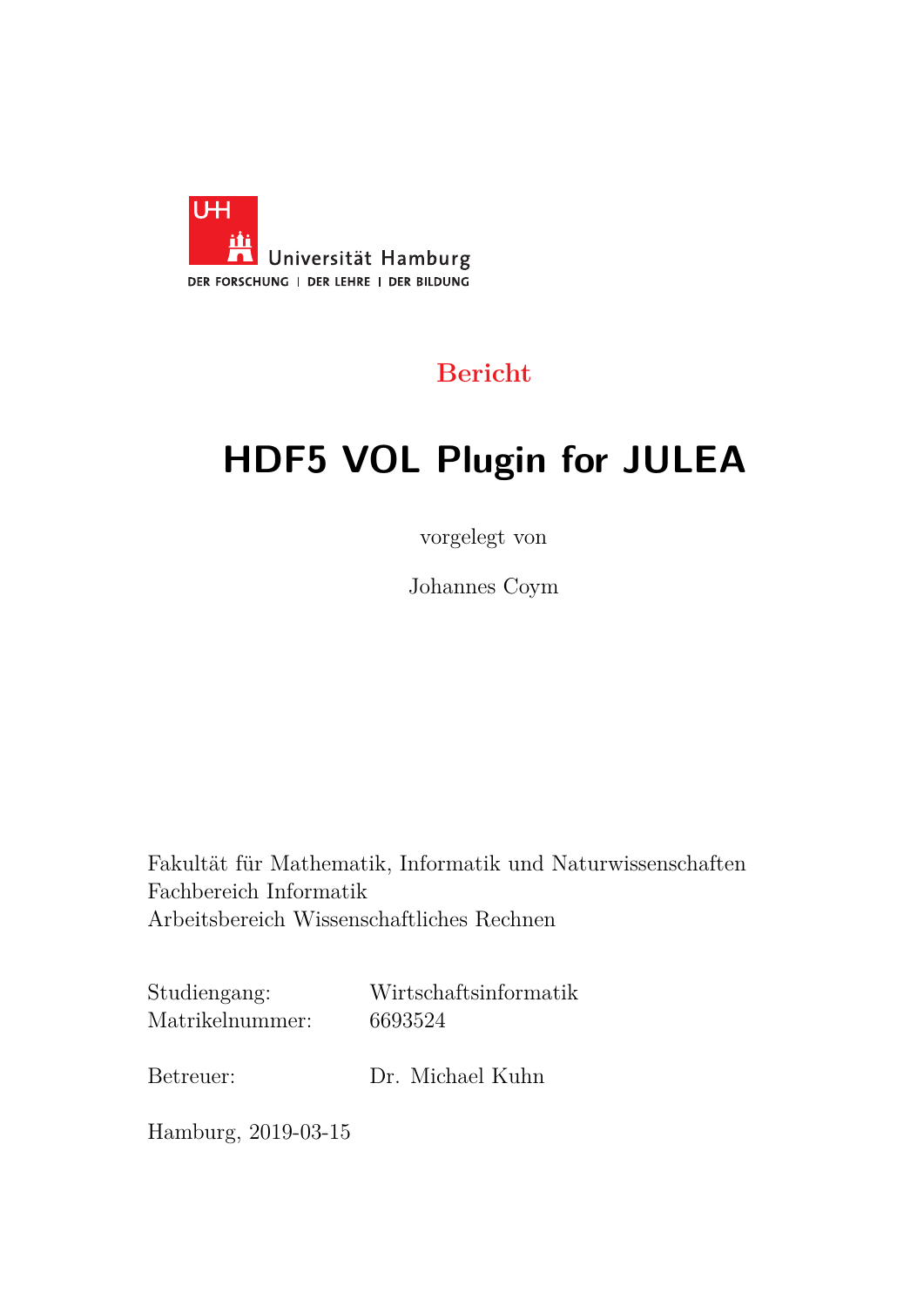## **Contents**

| $\mathbf 1$ | <b>Introduction</b>                     | 3              |
|-------------|-----------------------------------------|----------------|
|             | JULEA<br>1.1                            | 3              |
|             | HDF5<br>1.2                             | $\overline{4}$ |
| $2^{\circ}$ | <b>Planning</b>                         | 5              |
| 3           | Implementation                          | 6              |
|             | 3.1                                     | 6              |
|             | 3.2                                     | $\overline{7}$ |
|             | 3.3                                     | - 8            |
|             | 3.4                                     | 9              |
| 4           | <b>Benchmark</b>                        | 11             |
| 5           | <b>Appendix A: Create Path Function</b> | 14             |
|             | <b>List of Figures</b>                  | 15             |
|             | <b>List of Listings</b>                 | 16             |
|             | <b>List of Tables</b>                   | 17             |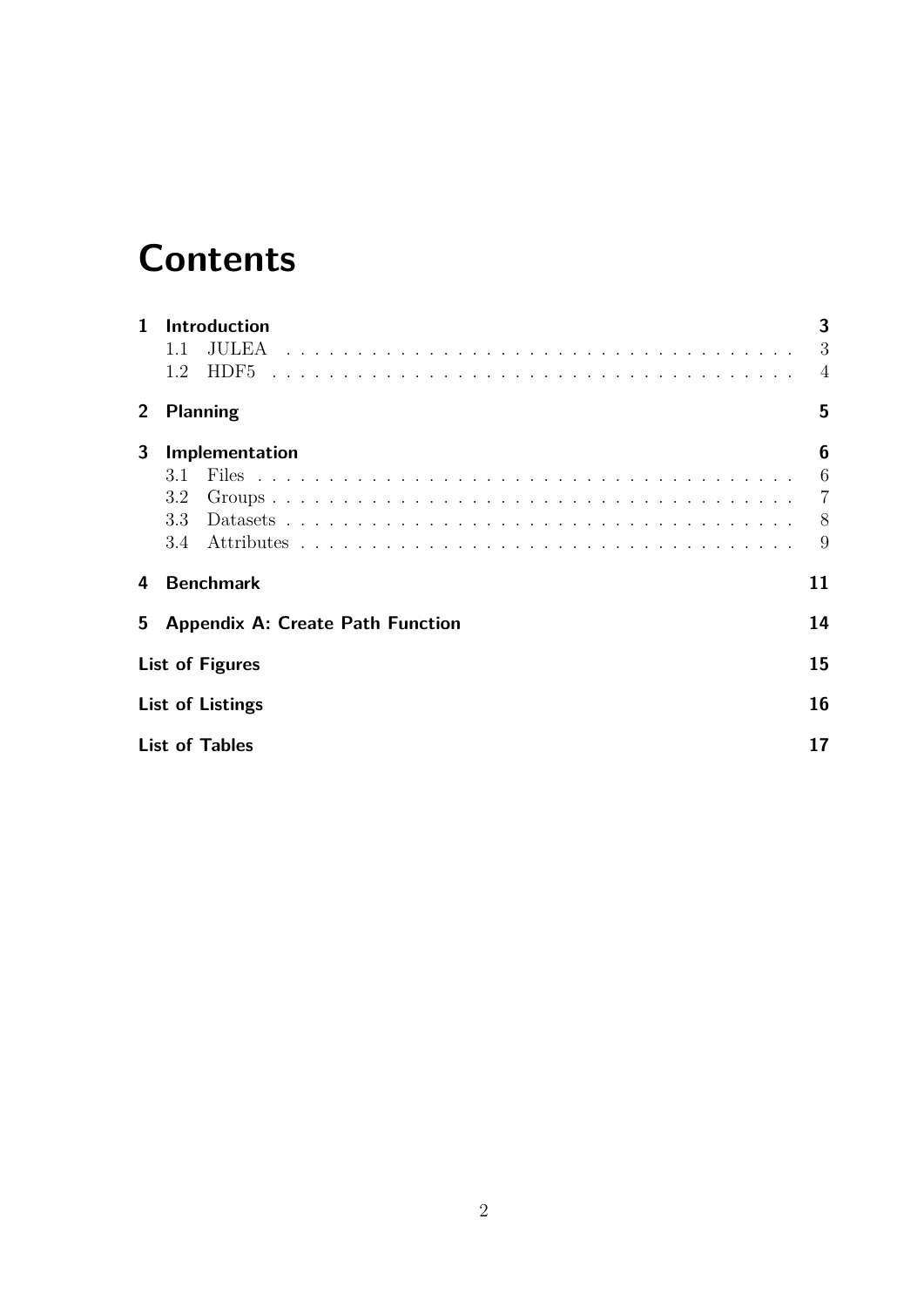## <span id="page-2-0"></span>**1 Introduction**

The target of this project was to create an HDF5 VOL Plugin for the storage framework JULEA which splits the stored data between multiple storage servers optimized for different types of data. So in the first parts there will be an explanation what exactly JULEA and HDF5 are and why they should be brought together. In the second chapter the planning of the project will be shown, while the third chapter will go into the implementation of the plugin. In the last part there will be a benchmark to compare how the implementation performs compared to the reference HDF5 design.

#### <span id="page-2-1"></span>**1.1 JULEA**

JULEA is a flexible storage framework for HPC which targets to simplify storage systems in HPC. A key feature of JULEA is the splitting of data and metadata while having easily exchangable backends for data and metadata and even supporting the addition of more backends. Another key feature of JULEA are the multiple included clients with the support to add even more.

The important clients for this project are the distributed object client and the Key Value(KV) Client. The distributed Object Client is a client for larger amounts of data which distributes the data over all available servers. The KV Client is made for metadata and uses pairs of a key and a value which will typically be written to a database.

The config of JULEA then provides the option to specify different backends for objects and KVs.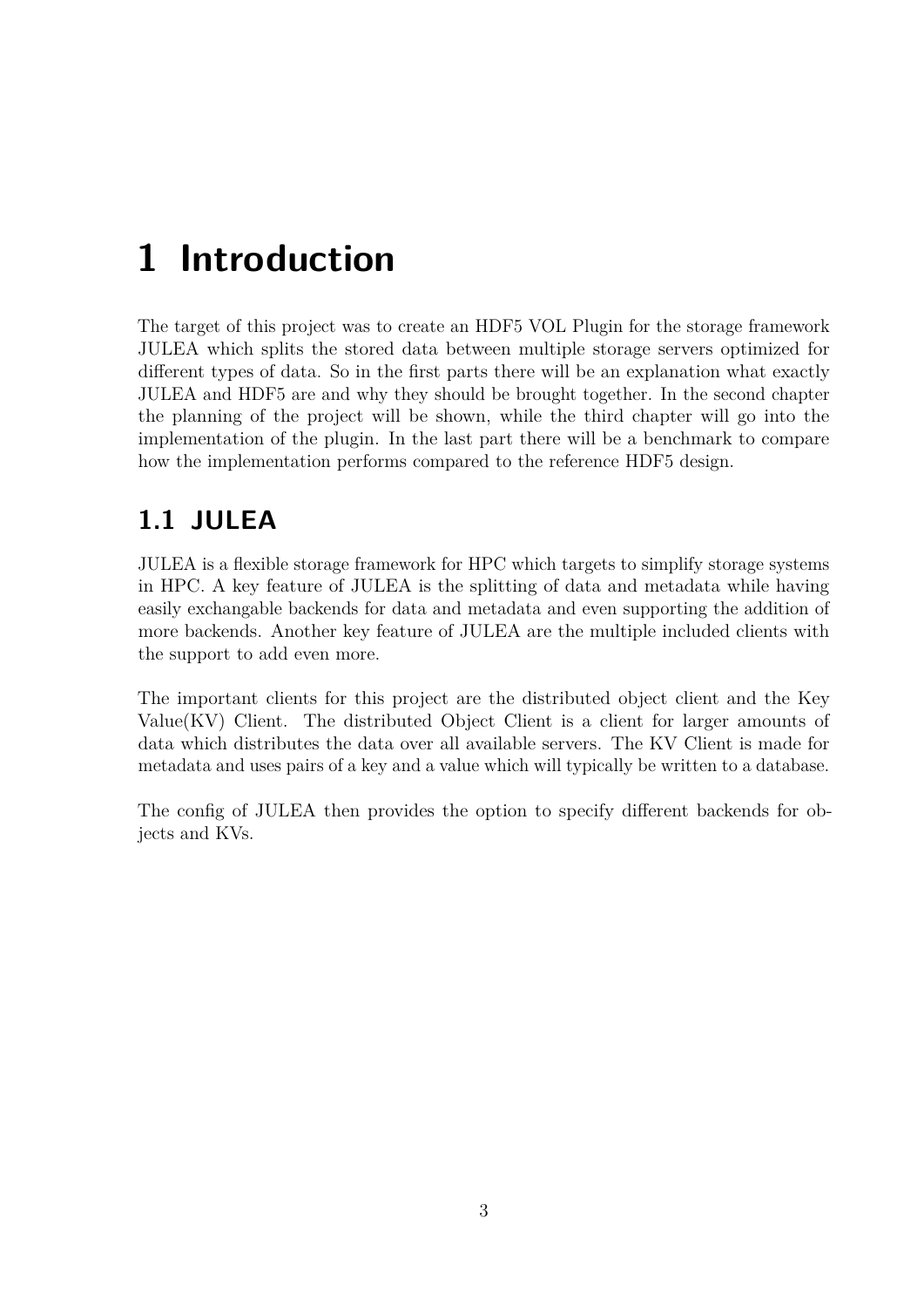### <span id="page-3-0"></span>**1.2 HDF5**

HDF5 is a file format specialized on large scientific data with a similar structure as a file system. There are 4 important object types in an HDF5 file. The first one is the File itself, which can only contains groups. Groups are like folders which could contain another group but also could contain datasets. A dataset contains a homogenous array of any dimensions which typically would contain larger data. A dataset typically also contains an attribute which consists of small data like metadata attached to the dataset.

<span id="page-3-1"></span>

Figure 1.1: Example structure of an HDF5 file, [https://www.neonscience.org/sites/](https://www.neonscience.org/sites/default/files/images/HDF5/hdf5_structure4.jpg) [default/files/images/HDF5/hdf5\\_structure4.jpg](https://www.neonscience.org/sites/default/files/images/HDF5/hdf5_structure4.jpg)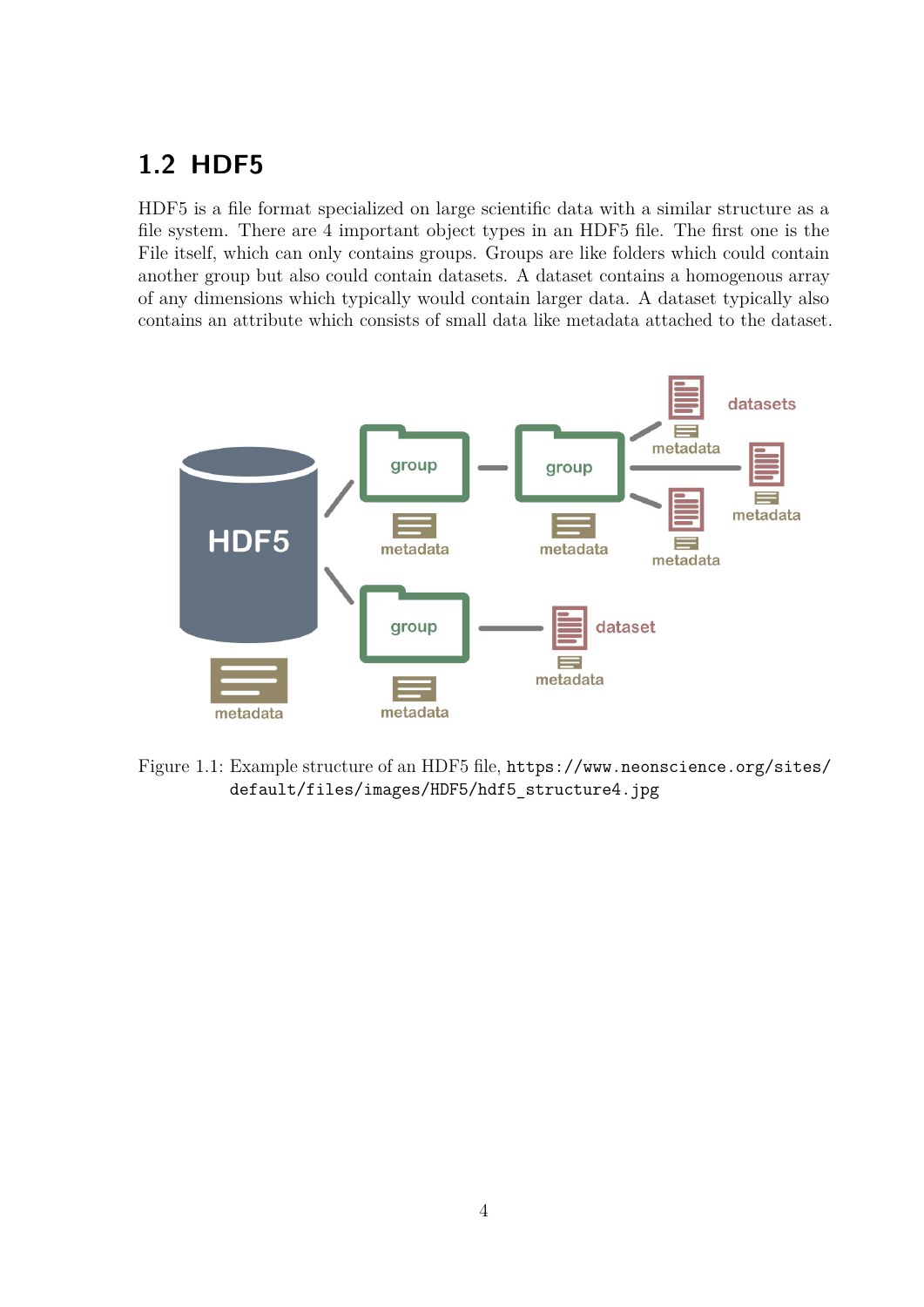### <span id="page-4-0"></span>**2 Planning**

To combine the strengths of JULEA and HDF5 the plan was to use the HDF5 VOL interface to create an VOL Plugin which would be inculded in JULEA. This plugin should make use of the multiple servers in JULEA to distribute the files so in the end this plugin will save all datasets in the distributed object servers while all the metadata will be saved with Key-Value Pairs.

<span id="page-4-1"></span>

|                 | <b>Parallel Application</b> |                             |
|-----------------|-----------------------------|-----------------------------|
|                 | <b>NetCDF</b>               |                             |
|                 | HDF5                        | <b>Parallel Application</b> |
|                 | <b>MPI-IO</b>               | <b>NetCDF</b>               |
| User<br>Space   | ADIO                        | HDF5                        |
| Kernel<br>Space | Lustre                      | <b>JULEA</b>                |
|                 | ldiskfs                     | Data and Metadata Stores    |
|                 | <b>Block Storage</b>        | <b>Block Storage</b>        |

Figure 2.1: I/O Stack of an HDF5 application without and with JULEA

In Figure [1.1](#page-3-1) the effect on the I/O Stack of a typical parallel application is shown. Without JULEA the I/O Stack has several more layers which need to be managed and maintained like for example MPI-IO and Lustre, with the latter of both even requiring to run in Kernel space.

The target of JULEA with the VOL Plugin at this point is, to directly take the input from the HDF5 Layer and managing everything to get the data from the Block Storage. So when the plugin is loaded ahead of the HDF5 Commands, it recieves all requests from HDF5 and manages that the datasets will be stored with distributed objects using the POSIX interface for example, while all metadata is stored in Key-Value Pairs using the LevelDB interface for example.

This should make the I/O Stack for parallel applications much easier to manage and possibly even increase the performance of the HDF5 layer since the data is split to several servers.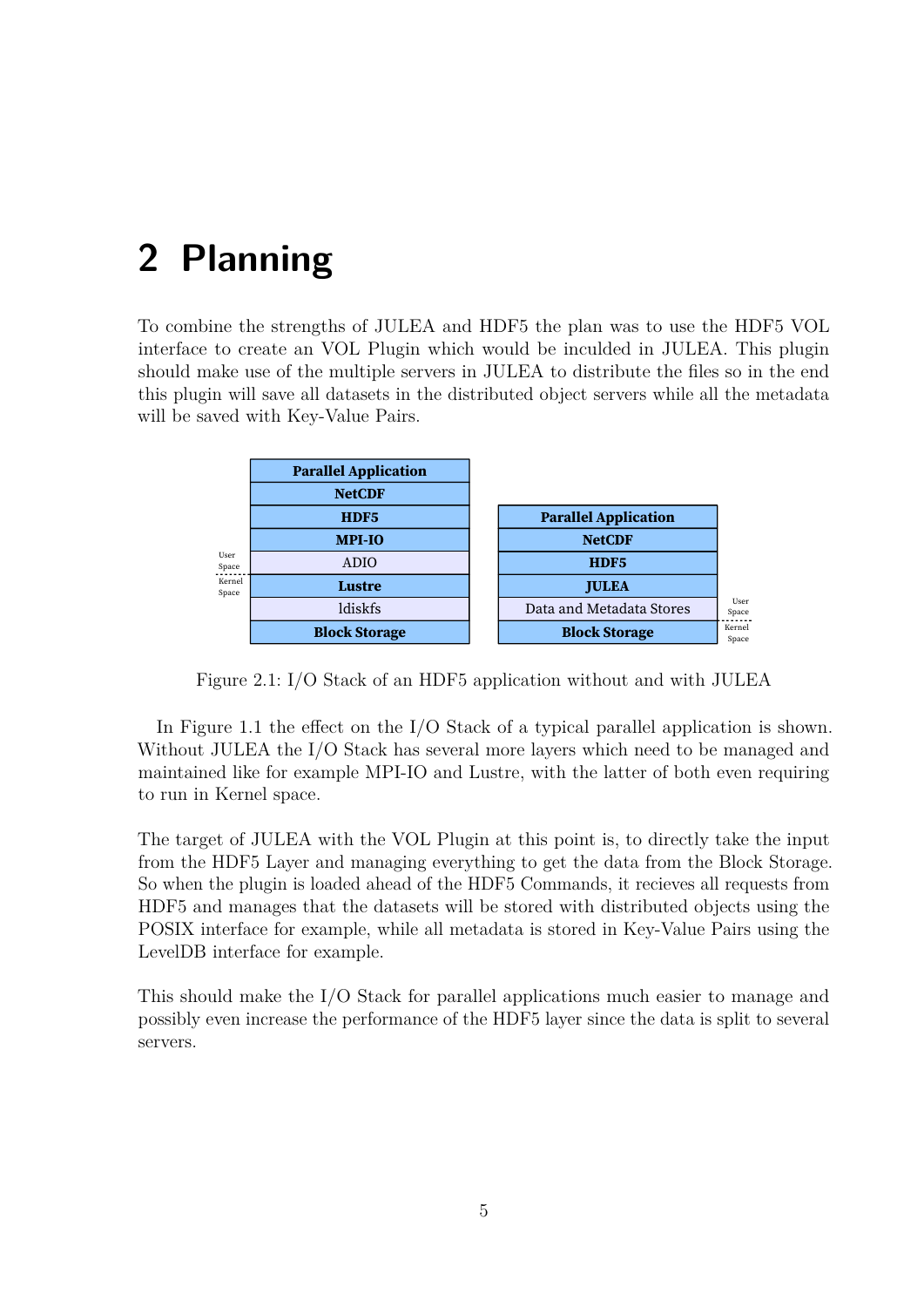### <span id="page-5-0"></span>**3 Implementation**

For the implementation there are several functions for each of the 4 object types from HDF5 needed, as well as a struct for each of them, which contains all the information and pointers needed. Additionally functions which initialize and terminate the plugin are required, as well as functions returning the plugin type and info and a VOL class containig a list of all the functions provided directly to the VOL interface. At last there are also some functions in the background needed, which help encoding and decoding the types and spaces of datasets and attributes, create a path using the previous path and the name of the current object and several functions to serialize and deserialize the BSON files saved in the Key-Value Pairs.

File and group are the easiest object types since they only require 3 functions each and 1 or 2 strings in the struct to save name and path. Datasets and attributes on the other hand require 3 more functions for read-, write- and get-operations and need larger structs for the pointers to Key-Value Pairs and distributed objects.

Each of the functions from the HDF5 VOL implementation that get implemented (except file create and file open) either provide a pointer to the previous object(create and open) or provide a pointer to the object they've got to work with $(c)$ lose, get, read, write) in the first argument.

#### <span id="page-5-1"></span>**3.1 Files**

```
1 static void * H5VL_jhdf5_file_create ( const char * name ,
     ,→ unsigned flags , hid_t fcpl_id , hid_t fapl_id , hid_t
     \hookrightarrow dxpl id, void ** req );
2 static void * H5VL_jhdf5_file_open ( const char * name ,
     ,→ unsigned flags , hid_t fapl_id , hid_t dxpl_id , void
     ,→ ** req ) ;
3 static herr_t H5VL_jhdf5_file_close ( void * file , hid_t
     \hookrightarrow dxpl id, void ** req );
```
#### Listing 3.1: File operations

For the files only pretty simple create, open and close functions are needed, since the file is only needed to create the path of the objects contained in the file.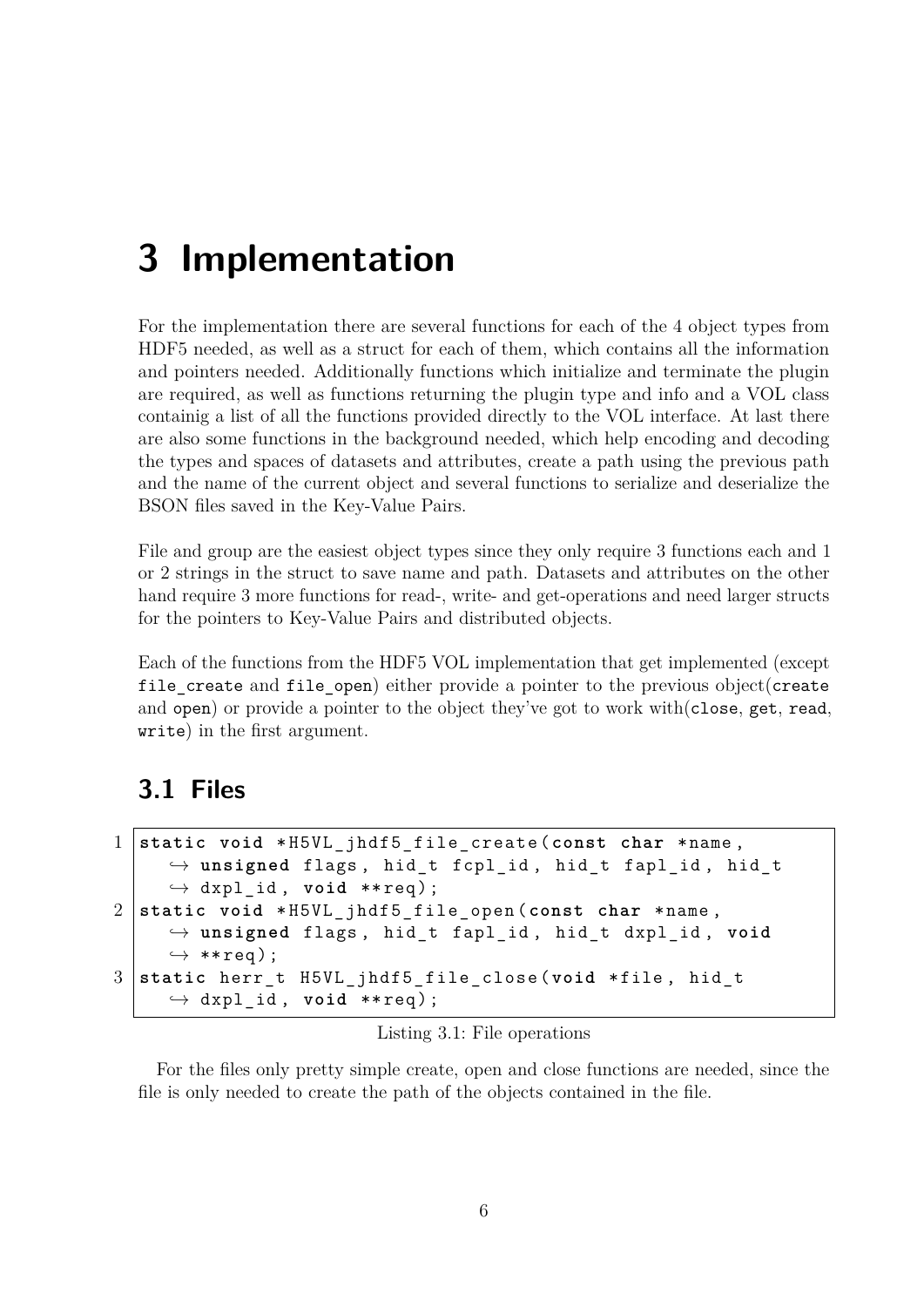```
1 \midginfo = (h5julea_fapl_t
     ,→ *) H5VL_jhdf5_fapl_copy ( H5Pget_vol_info ( fapl_id )) ;
```
Listing 3.2: Copying the file operations

In the create function first a copy of the file operations has to be taken using the  $fap1$  id(Listing [3.2\)](#page-6-1). Afterwards memory has to be allocated for the struct and copy the name of the file in the struct, then the struct is returned, so HDF5 provides a pointer to the file everytime it gets referenced.

The procedure in the open function is exactly the same and in the close function all memory previously allocated in create or open is freed using the pointer to the struct that HDF5 provided.

#### <span id="page-6-0"></span>**3.2 Groups**

```
1 static void * H5VL_jhdf5_group_create ( void * obj ,
     ,→ H5VL_loc_params_t loc_params , const char * name , hid_t
     ,→ gcpl_id , hid_t gapl_id , hid_t dxpl_id , void ** req ) ;
2 static void * H5VL_jhdf5_group_open ( void * obj ,
     ,→ H5VL_loc_params_t loc_params , const char * name , hid_t
     ,→ gapl_id , hid_t dxpl_id , void ** req ) ;
3 static herr_t H5VL_jhdf5_group_close ( void * grp , hid_t
     \hookrightarrow dxpl id, void ** req );
```
Listing 3.3: Group operations

Groups need the same functions as files and they do pretty similar things, except they don't need a copy of the file operations. Instead of this they need the location which is another string that is saved in the struct like the name and created by combining the location of the previous element, which will be provided in void \*obj, and its own name. This string is generated by the  $\mathtt{create\_path}$  function<sup>[1](#page-6-2)</sup>. In the function is  $\mathtt{loc\_params}$ used to determine if \*obj is a file or a group which makes the difference if only the name of the previous element or the location is needed.

Just like the file functions, the create and open functions work the same way and the close function will first free both strings and afterwards the struct itself.

<span id="page-6-2"></span><sup>&</sup>lt;sup>1</sup>See Appendix A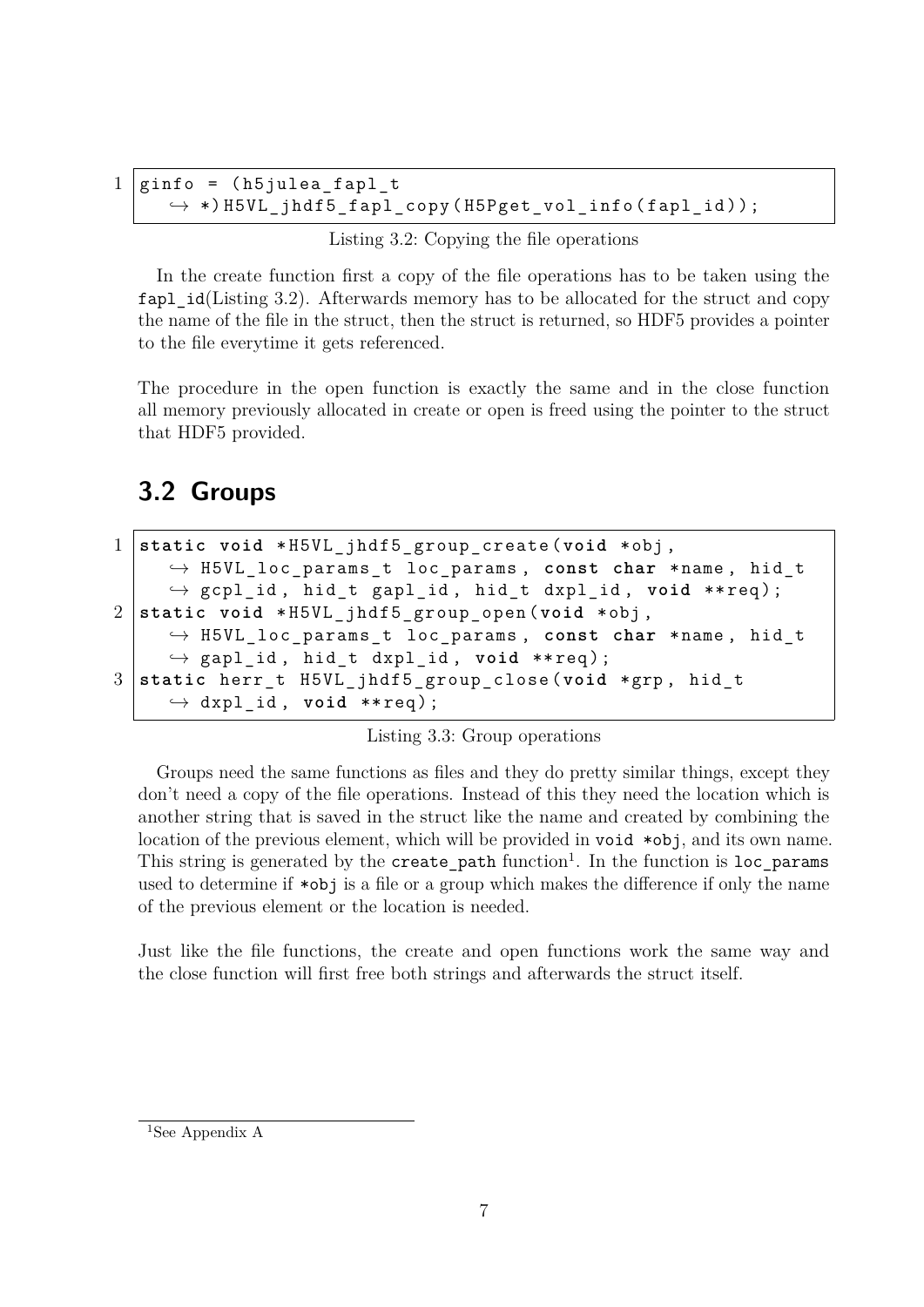#### <span id="page-7-0"></span>**3.3 Datasets**

<span id="page-7-2"></span>Datasets are far more complicated than files and groups and that's why additionally to the name and location the data size, the distributed object with its distribution and a Key-Value Pair in the struct for the dataset has to be saved. The following chart shows how the data and metadata that requires to be stored is split between the distributed object and the Key-Value Pair.

| Data         | JDistributedObject *object |
|--------------|----------------------------|
| Type         |                            |
| <b>Space</b> | JK V                       |
| Data Size    | $*_{kv}$                   |
| Distribution |                            |

Table 3.1: Storage configuration for Datasets

<span id="page-7-1"></span>

| 1 static void *H5VL_jhdf5_dataset_create(void *obj,                     |
|-------------------------------------------------------------------------|
| $\rightarrow$ H5VL_loc_params_t loc_params, const char *name, hid_t     |
| $\hookrightarrow$ dcpl_id, hid_t dapl_id, hid_t dxpl_id, void **req);   |
| 2 static void *H5VL jhdf5 dataset open (void *obj,                      |
| $\rightarrow$ H5VL_loc_params_t loc_params, const char *name, hid_t     |
| $\hookrightarrow$ dapl_id, hid_t dxpl_id, void **req);                  |
| 3 static herr_t H5VL_jhdf5_dataset_read(void *dset, hid_t               |
| $\hookrightarrow$ mem_type_id, hid_t mem_space_id, hid_t file_space_id, |
| $\hookrightarrow$ hid_t plist_id, void *buf, void **req);               |
| 4 static herr_t H5VL_jhdf5_dataset_get(void *dset,                      |
| $\hookrightarrow$ H5VL_dataset_get_t get_type, hid_t dxpl_id, void      |
| $\leftrightarrow$ **req, va_list arguments);                            |
| 5 static herr_t H5VL_jhdf5_dataset_write(void *dset, hid_t              |
| $\hookrightarrow$ mem_type_id, hid_t mem_space_id, hid_t file_space_id, |
| $\hookrightarrow$ hid_t plist_id, const void *buf, void **req);         |
| 6 static herr_t H5VL_jhdf5_dataset_close(void *dset, hid_t              |
| $\leftrightarrow$ dxpl_id, void **req);                                 |

#### Listing 3.4: Dataset operations

With datasets the create function also has to be more complex, since first the type and size of the data that will be stored in the dataset have to be generated. Afterwards the location of the dataset gets generated, the name of the dataset gets copied, the distribution and distributed object get created and they are all stored in the struct. At the end the JKV gets created and type, space, data size and distribution previously generated get saved in it.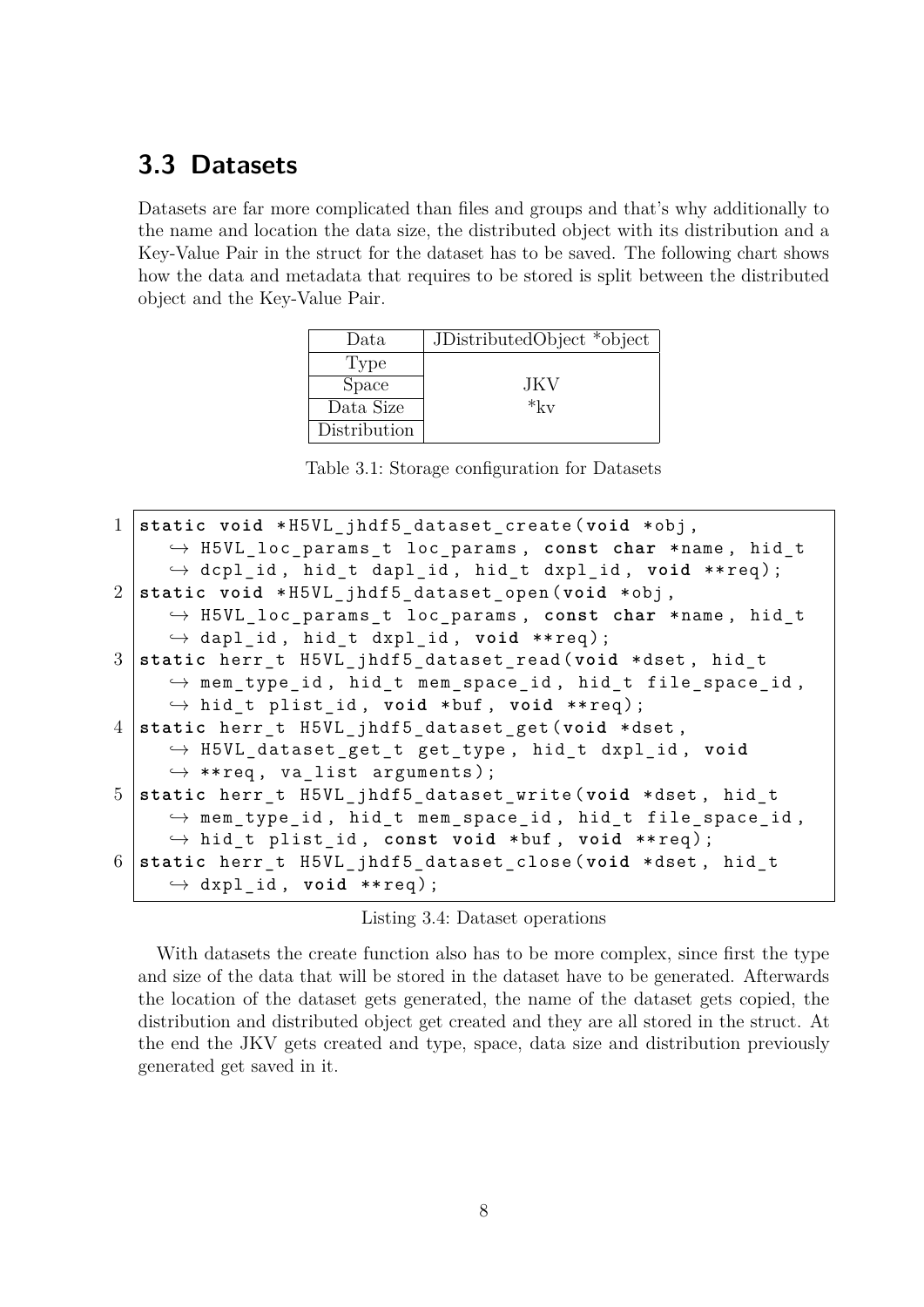The open function of the datasets is not, like in files and groups, identical with the create function, since there is no need to create a new distribution but instead most of the metadata out of the Key-Value Pair has to be loaded and a distributed object which could later be used to access the object on the server has to be created. Close on the other hand is a fairly simple function since it only cleans up everything saved in the struct and frees the memory afterwards.

The new part are the get, read and write functions with the last two of those functions being the simplest since for write it only requires taking the data to write provided in \*buf and writing it to the distributed object in the struct. For read it works the other way around and first the data is read from the distributed object, then the output is written to  $*$ buf. The open function is used to provide the type or space that is saved in the JKV and the get\_type parameter provides which of those should be returned. Then the JKV is read and the type or space in it gets decoded and returned.

#### <span id="page-8-0"></span>**3.4 Attributes**

<span id="page-8-1"></span>Attributes only have 2 Key-Value Pairs to save the data they need, with the data size being directly included in the JKV of the data. Since the attribute also doesn't need to have a distribution because everything is saved in JKVs, the second JKV only consists of type and space, as is shown in the following chart.

| Data      | JKV      |
|-----------|----------|
| Data Size | $*_{kv}$ |
| Type      | .JK V    |
| Space     | *ts      |

Table 3.2: Storage configuration for Attributes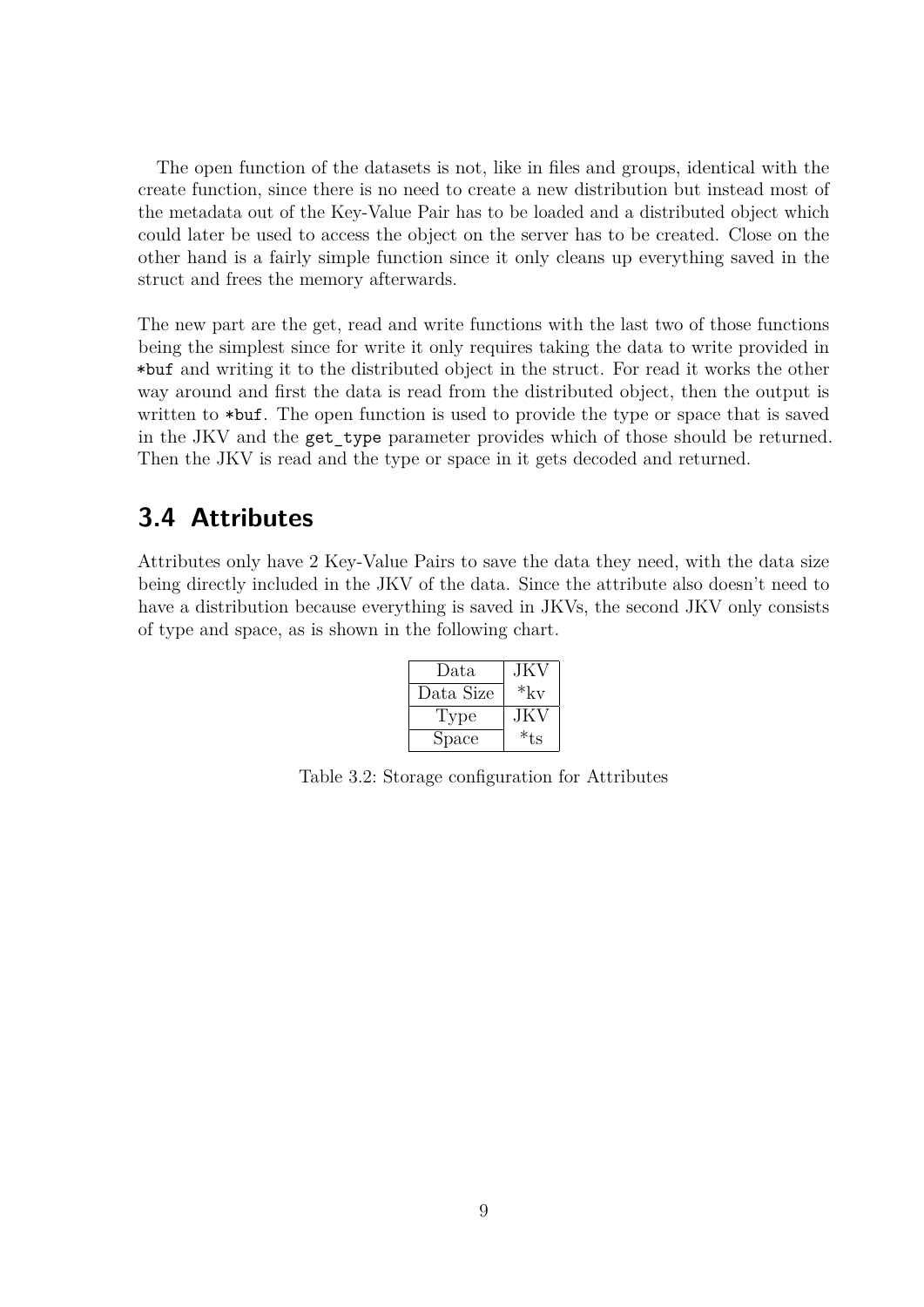```
1 static void * H5VL_jhdf5_attr_create ( void * obj ,
     ,→ H5VL_loc_params_t loc_params , const char * attr_name ,
     ,→ hid_t acpl_id , hid_t aapl_id , hid_t dxpl_id , void
     ,→ ** req ) ;
2 static void * H5VL_jhdf5_attr_open ( void * obj ,
     ,→ H5VL_loc_params_t loc_params , const char * attr_name ,
     ,→ hid_t aapl_id , hid_t dxpl_id , void ** req ) ;
3 static herr_t H5VL_jhdf5_attr_read ( void * attr , hid_t
     ,→ dtype_id , void * buf , hid_t dxpl_id , void ** req ) ;
4 static herr_t H5VL_jhdf5_attr_write ( void * attr , hid_t
     ,→ dtype_id , const void * buf , hid_t dxpl_id , void ** req ) ;
5 static herr_t H5VL_jhdf5_attr_get ( void * obj ,
     ,→ H5VL_attr_get_t get_type , hid_t dxpl_id , void ** req ,
     \rightarrow va_list arguments);
6 static herr_t H5VL_jhdf5_attr_close ( void * attr , hid_t
     \hookrightarrow dxpl id, void ** req );
```
Listing 3.5: Attribute operations

Creating an attribute is pretty similar, but also a little different, from creating a dataset, since it also starts with getting (using the acpl id) and encoding type and space of the attribute, but then it creates the two JKVs needed and saves type and space to one of them. The other one stays empty for the moment since it only gets its key in the create function, the value comes in the write function.

Like with the dataset, the open function is a little different since it creates both JKVs but only reads the data size from the main JKV. Close does the same thing it does with other object and just cleans everything up and frees the memory afterwards.

The write function first serializes the data provided in the \*buf parameter into a BSON, then puts that BSON into the JKV. Read then simply inverts the operation again, gets the data from the JKV, deserializes the BSON and then returns it into \*buf. The get function works exactly the same way as with the datasets.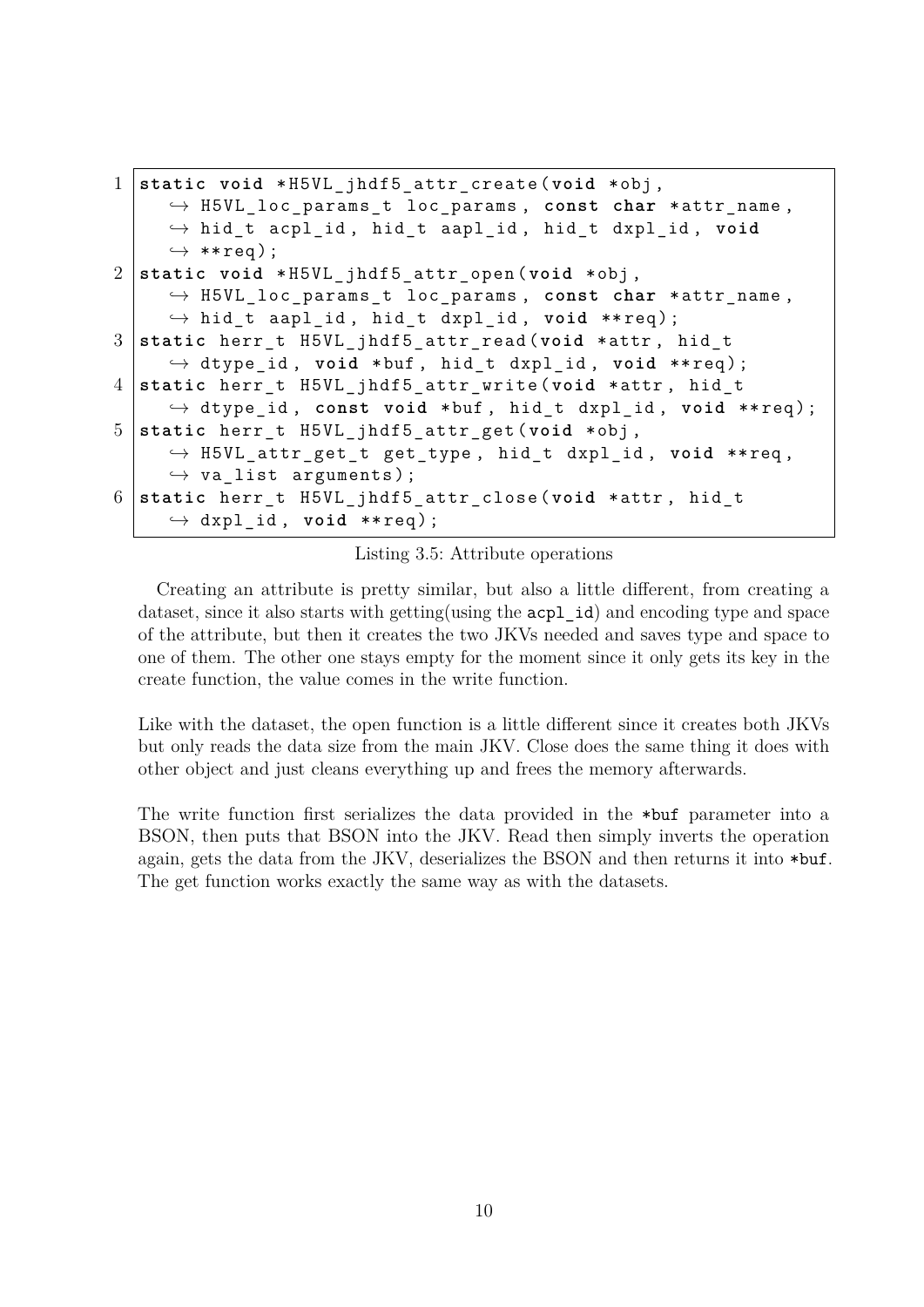### <span id="page-10-0"></span>**4 Benchmark**

The benchmarks were run on a single node with a single hard drive, so this is naturally pretty limited by the speed of the hard drive. They were also configured to write about 16 GB of data each, so the data couldn't be cached since the node only has 12 GB of RAM. The benchmarks were then run with different sizes of datasets to simulate the performance with different types of data. Each benchmark size was run three times and the average of the runs was taken.

The first benchmark is the medium sized benchmark which consists of 4000 datasets with a size of 4 MB each and each dataset also has an attribute where a little amount of metadata is stored.



4000 Datasets 4 MB size and 1 Attribute each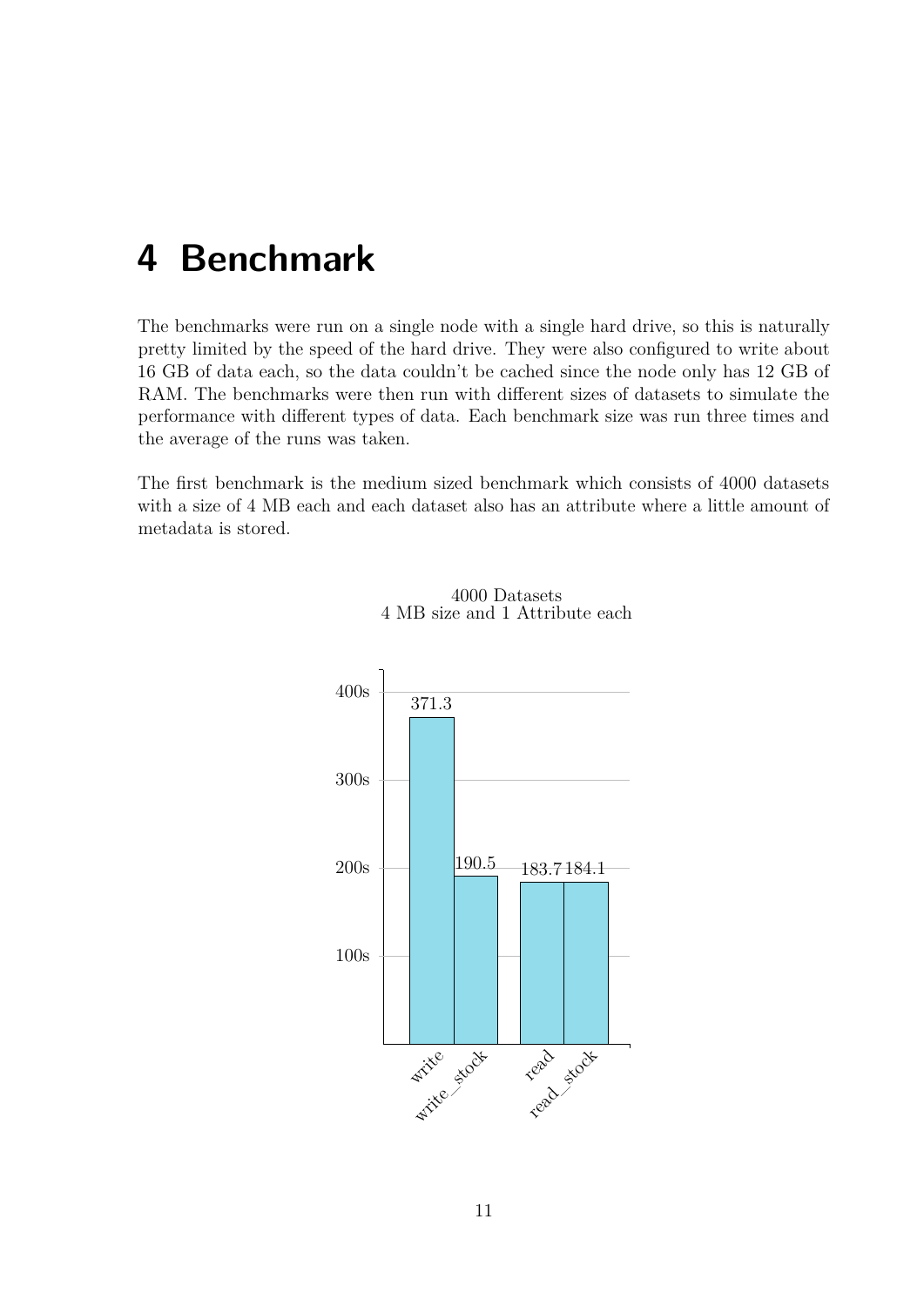As the results show the plugin has a quite large overhead in writing compared to the stock implementation of HDF5, which is to be expected when comparing the plugin to writing directly to the drive. Although in reads of this size the overhead isn't noticable at all, with the plugin being, within margin of error, as fast as the stock implementation.

The second benchmark are the small sized datasets, which are only 1 MB each, but the HDF5 file consists of 16000 datasets with an attribute for each of them.



With the small sized benchmark the overhead on the writes with the plugin are much larger than on the medium sized, since the overhead multiplies with the amount of datasets. In the read benchmark the small sized datasets also impact the performance on the plugin since the overhead is more noticable with more datasets, but it is not nearly as bad as with the write.

The last benchmark conatins 1000 large datasets with a size of 16 MB and again one attribute each.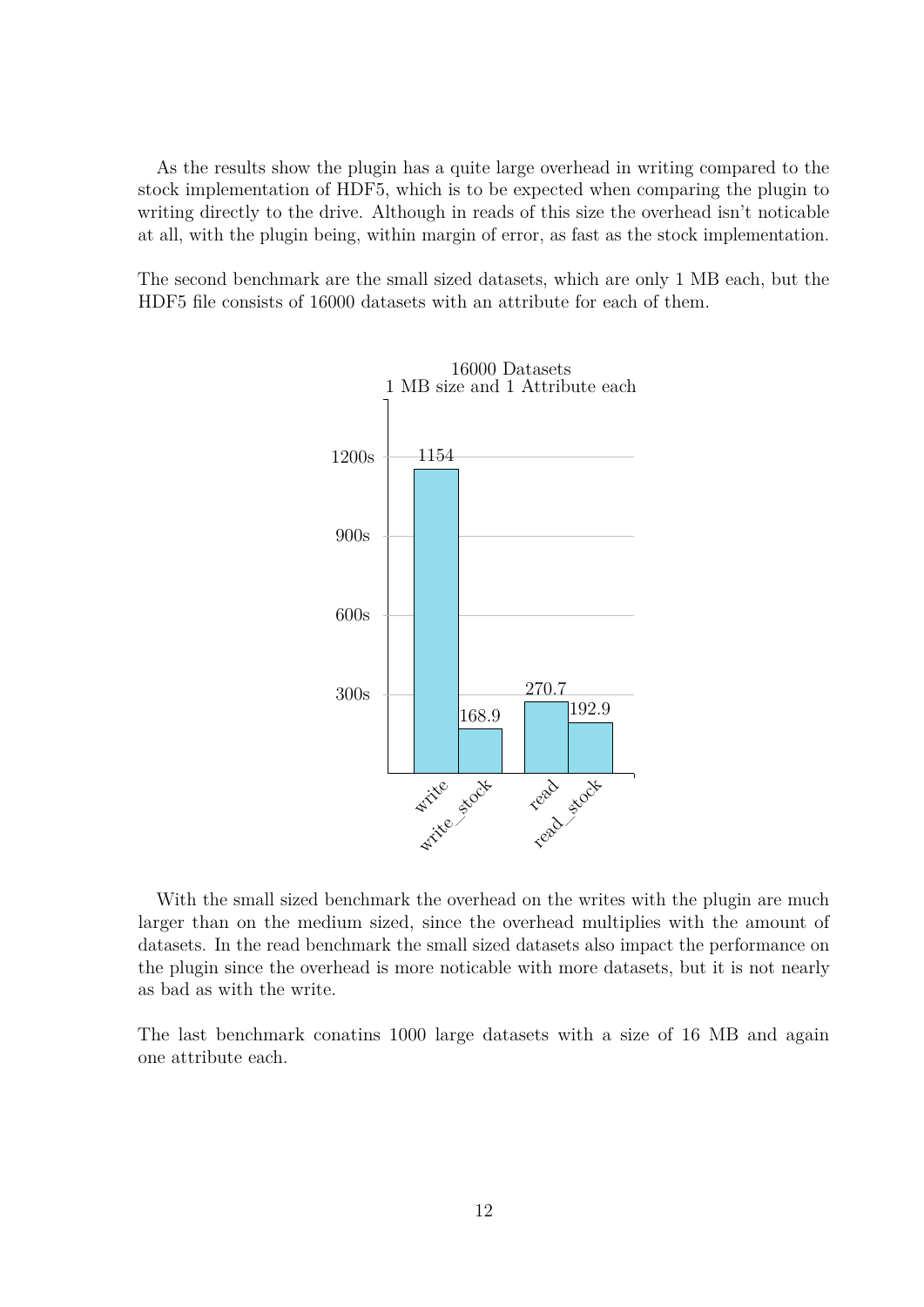

In the large sized benchmark the write overhead of the plugin is the smallest since there are only 1000 datasets, but it is still noticable. The read performance on the other hand is even better than with the stock implementation and this is where the advantage of splitting data and metadata already shows compared to just writing straight to the hard drive.

In conclusion the plugin always creates some overhead while writing, although it gets significantly less overhead the larger the data is. Reading on the other hand only has some overhead to the stock implementation while using small datasets and also improves with the size of the datasets to the point where it is even faster than the stock implementation.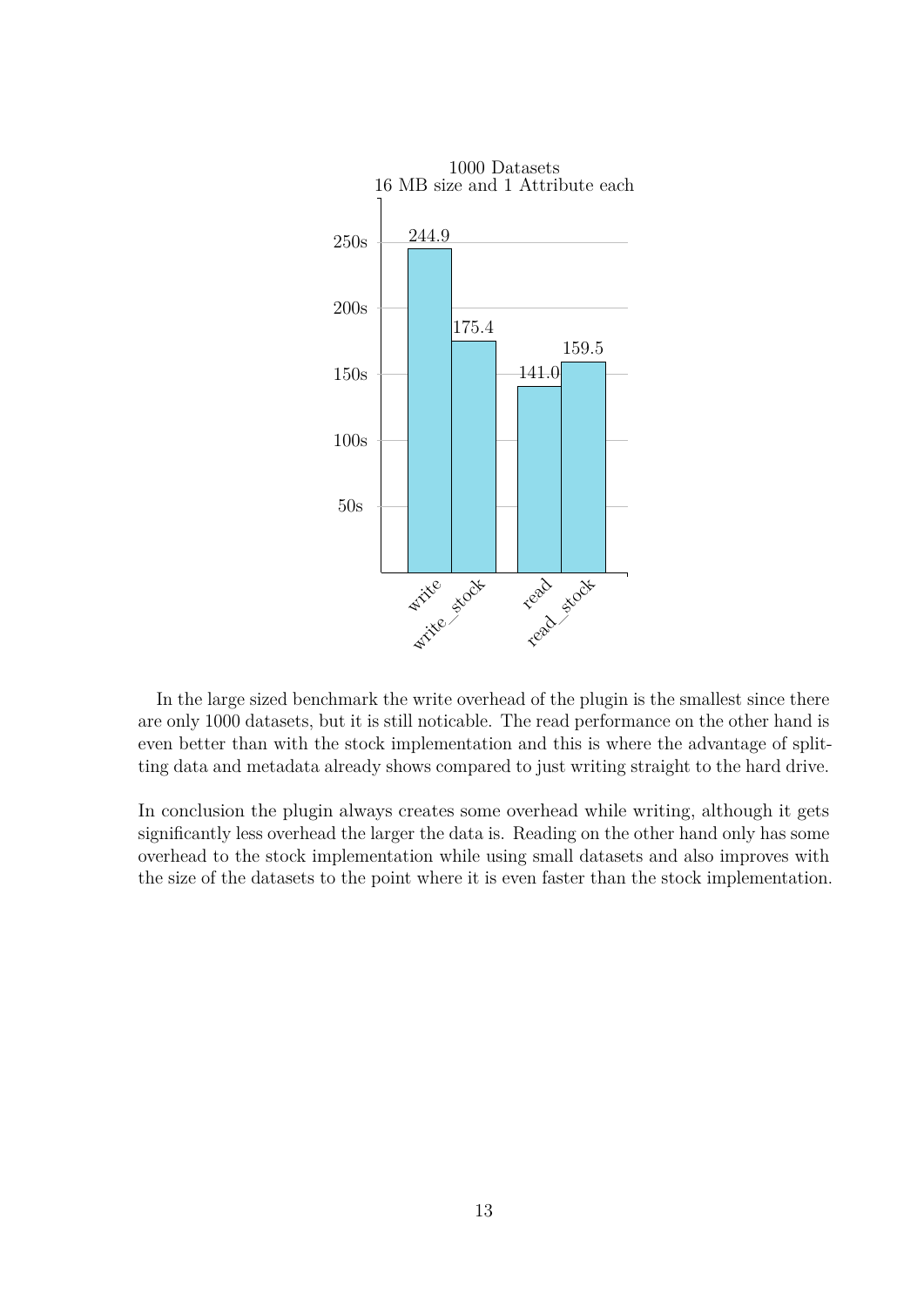### <span id="page-13-0"></span>**5 Appendix A: Create Path Function**

```
1 char* create_path ( const char* name , char* prev_location ) {
2 static const char* sep = \sqrt{''};
3 char* res = NULL ;
4
5 if ( NULL != prev_location && NULL != name ) {
6  res = (char*) malloc(strlen(prev_location) +
             \rightarrow strlen (sep) + strlen (name) + 1);
7 | strcpy (res, prev_location);
8 strcat (res, sep);
9 \mid strcat (res, name);
10 }
11 else {
12 | ERRORMSG ("Couldn't create path");
13 }
14 return res ;
15 \, | \}
```
Listing 5.1: create\_path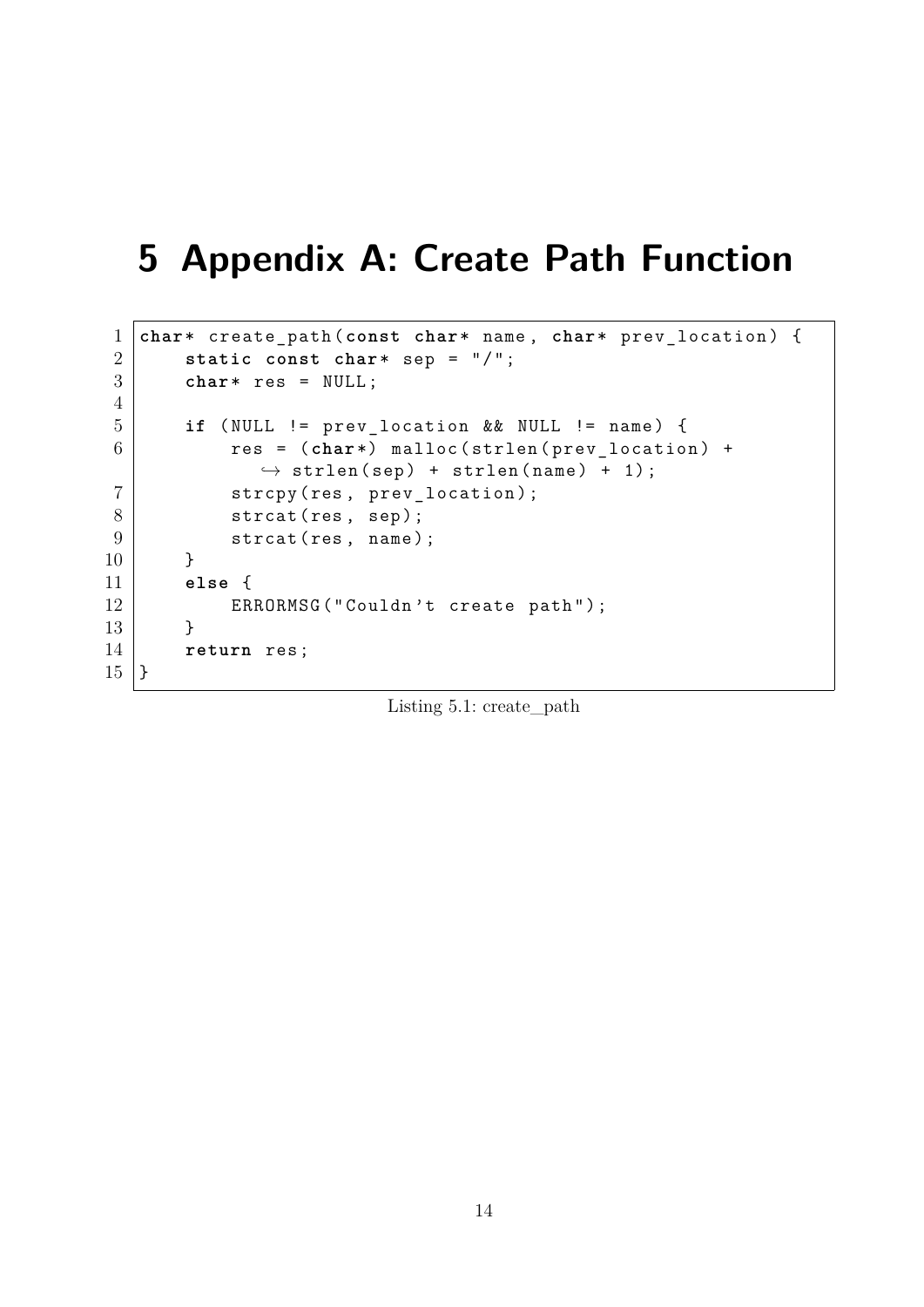# <span id="page-14-0"></span>**List of Figures**

| 1.1 Example structure of an HDF5 file, https://www.neonscience.org/ |     |
|---------------------------------------------------------------------|-----|
| $sites/default/files/images/HDF5/hdf5 structure4.jpg$               |     |
| 2.1 I/O Stack of an HDF5 application without and with JULEA         | - 5 |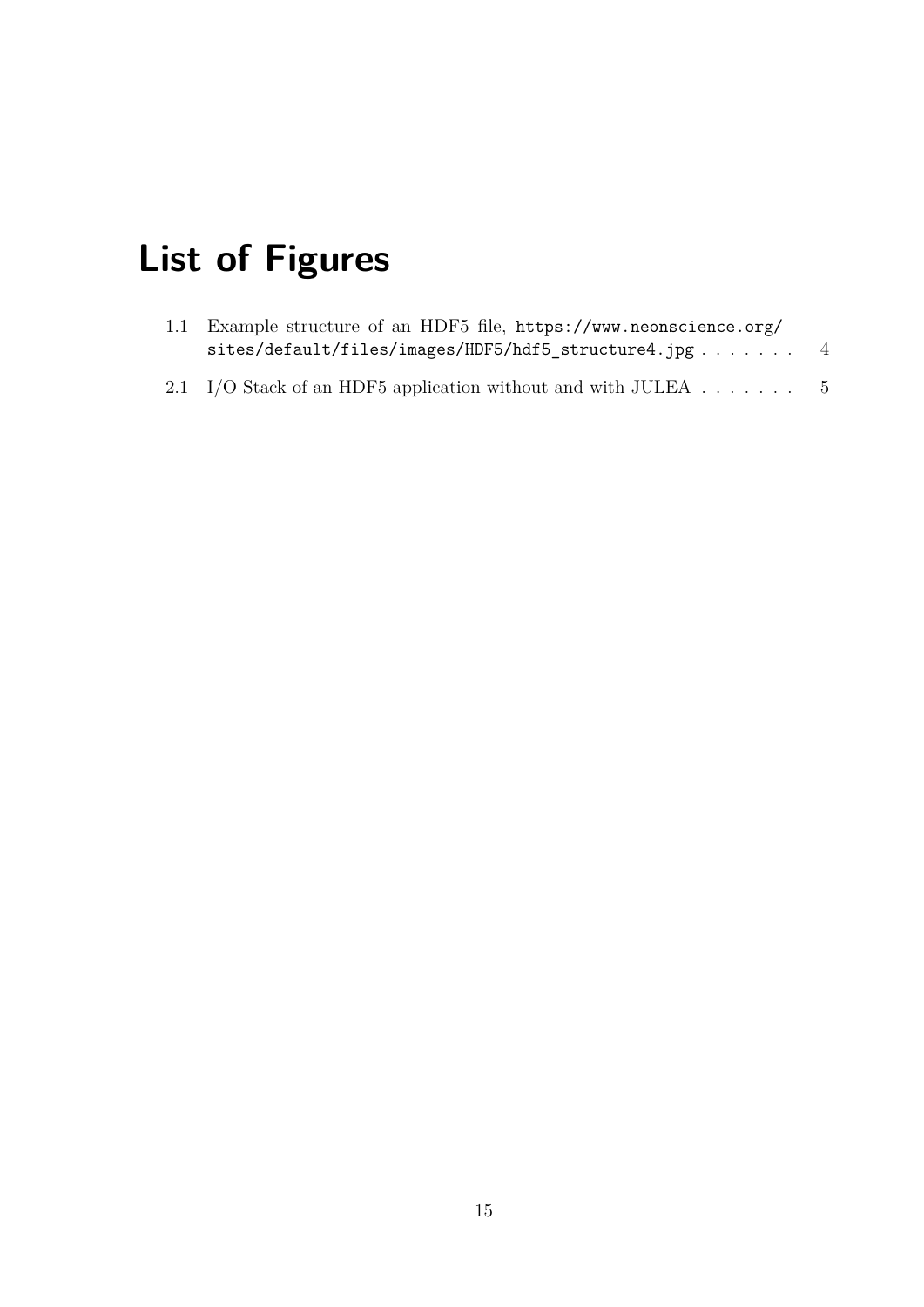# <span id="page-15-0"></span>**List of Listings**

| 3.1 File operations $\ldots \ldots \ldots \ldots \ldots \ldots \ldots \ldots \ldots \ldots \ldots \ldots$      |
|----------------------------------------------------------------------------------------------------------------|
|                                                                                                                |
|                                                                                                                |
|                                                                                                                |
| 3.5 Attribute operations $\ldots \ldots \ldots \ldots \ldots \ldots \ldots \ldots \ldots \ldots \ldots \ldots$ |
|                                                                                                                |